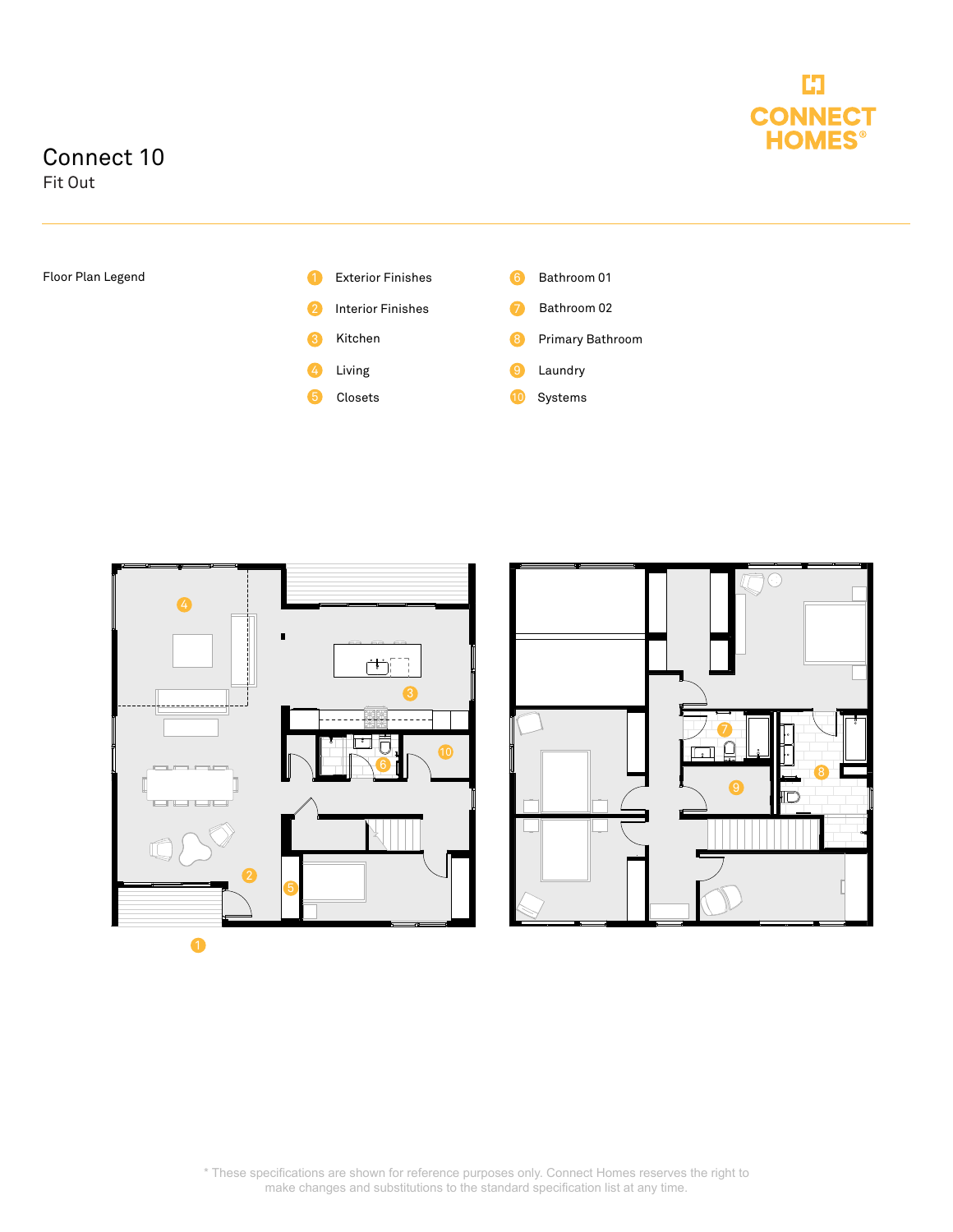

| <b>Exterior Finishes</b><br><b>Steel Frames</b><br>Heavy Gauge Steel Frame Module; The basis for prefab system<br>X<br>1<br><b>Metal Siding</b><br>1" T4 Profile, Kynar Finish, [Standard Color]<br>X<br>1" T4 Profile, Kynar Finish, [Upgrade Color]<br>STK Cedar 1x6 T&G, Sherwin-Williams WoodScapes Semi-Transparent or Solid<br><b>Wood Siding</b><br>X<br>Stain, [Color]<br><b>Metal Trim</b><br>X<br>Kynar Finish, to match Siding Color<br>Upgrade: [Other Color]<br>Fijian Mahogany, with Sherwin-Williams SuperDeck Semi-Transparent or Solid<br>Decking<br>X<br>Stain, [Color]<br>Upgrade: Trex Composite Decking, [Line], [Color]<br>All Weather Architectural Aluminum Doors & Windows, Finish: Bronze Anodized,<br>Exterior Doors,<br>X<br>Class I<br>Windows<br>Upgrade: Windows to Doors, Additional Windows/Doors, Changed Windows/Doors<br><b>Types</b><br>Awnings<br>$\boldsymbol{\mathsf{X}}$<br>None<br>Aluminum Powder Coated Assembly, [Size], [Color]<br><b>Connect Covered Deck</b><br>$\boldsymbol{X}$<br>None<br>320 SF covered deck module<br><b>Connect Covered Deck</b><br>STK Cedar 1x6 T&G, Sherwin-Williams WoodScapes Semi-Transparent or Solid<br>$\boldsymbol{\mathsf{x}}$<br>Stain, [Color]<br>Ceiling<br><b>Exterior Ceiling Light</b><br>Kuzco Lamar EC19408 Outdoor LED Downlight, Black<br>X<br><b>Exterior Wall Light</b><br>Hinkley Atlantis 1646 Outdoor LED Downlight, Satin Black<br>X<br><b>Outdoor Receptacle</b><br>Taymac Weatherproof Cover, Finish: Grey<br>X<br>Roof Material<br>60 Mil Single Ply Membrane, White<br>X | Connect 10<br>Fit-Out |  | IIVILJ<br>Included Option in Base Price<br>Upgrade Option at Additional Cost<br>NOTE: PRODUCT MODEL STANDARDS ARE SUBJECT TO CHANGE BASED ON<br>AVAILABILITY IN TIME OF PRODUCTION. ADDITIONALLY, ANY UPGRADES BEYOND<br>CONNECT HOMES STANDARDS MAY CAUSE FURTHER DELAYS. |
|------------------------------------------------------------------------------------------------------------------------------------------------------------------------------------------------------------------------------------------------------------------------------------------------------------------------------------------------------------------------------------------------------------------------------------------------------------------------------------------------------------------------------------------------------------------------------------------------------------------------------------------------------------------------------------------------------------------------------------------------------------------------------------------------------------------------------------------------------------------------------------------------------------------------------------------------------------------------------------------------------------------------------------------------------------------------------------------------------------------------------------------------------------------------------------------------------------------------------------------------------------------------------------------------------------------------------------------------------------------------------------------------------------------------------------------------------------------------------------------------------------------------------------------------------------------------------|-----------------------|--|----------------------------------------------------------------------------------------------------------------------------------------------------------------------------------------------------------------------------------------------------------------------------|
|                                                                                                                                                                                                                                                                                                                                                                                                                                                                                                                                                                                                                                                                                                                                                                                                                                                                                                                                                                                                                                                                                                                                                                                                                                                                                                                                                                                                                                                                                                                                                                              |                       |  |                                                                                                                                                                                                                                                                            |
|                                                                                                                                                                                                                                                                                                                                                                                                                                                                                                                                                                                                                                                                                                                                                                                                                                                                                                                                                                                                                                                                                                                                                                                                                                                                                                                                                                                                                                                                                                                                                                              |                       |  |                                                                                                                                                                                                                                                                            |
|                                                                                                                                                                                                                                                                                                                                                                                                                                                                                                                                                                                                                                                                                                                                                                                                                                                                                                                                                                                                                                                                                                                                                                                                                                                                                                                                                                                                                                                                                                                                                                              |                       |  |                                                                                                                                                                                                                                                                            |
|                                                                                                                                                                                                                                                                                                                                                                                                                                                                                                                                                                                                                                                                                                                                                                                                                                                                                                                                                                                                                                                                                                                                                                                                                                                                                                                                                                                                                                                                                                                                                                              |                       |  |                                                                                                                                                                                                                                                                            |
|                                                                                                                                                                                                                                                                                                                                                                                                                                                                                                                                                                                                                                                                                                                                                                                                                                                                                                                                                                                                                                                                                                                                                                                                                                                                                                                                                                                                                                                                                                                                                                              |                       |  |                                                                                                                                                                                                                                                                            |
|                                                                                                                                                                                                                                                                                                                                                                                                                                                                                                                                                                                                                                                                                                                                                                                                                                                                                                                                                                                                                                                                                                                                                                                                                                                                                                                                                                                                                                                                                                                                                                              |                       |  |                                                                                                                                                                                                                                                                            |
|                                                                                                                                                                                                                                                                                                                                                                                                                                                                                                                                                                                                                                                                                                                                                                                                                                                                                                                                                                                                                                                                                                                                                                                                                                                                                                                                                                                                                                                                                                                                                                              |                       |  |                                                                                                                                                                                                                                                                            |
|                                                                                                                                                                                                                                                                                                                                                                                                                                                                                                                                                                                                                                                                                                                                                                                                                                                                                                                                                                                                                                                                                                                                                                                                                                                                                                                                                                                                                                                                                                                                                                              |                       |  |                                                                                                                                                                                                                                                                            |
|                                                                                                                                                                                                                                                                                                                                                                                                                                                                                                                                                                                                                                                                                                                                                                                                                                                                                                                                                                                                                                                                                                                                                                                                                                                                                                                                                                                                                                                                                                                                                                              |                       |  |                                                                                                                                                                                                                                                                            |
|                                                                                                                                                                                                                                                                                                                                                                                                                                                                                                                                                                                                                                                                                                                                                                                                                                                                                                                                                                                                                                                                                                                                                                                                                                                                                                                                                                                                                                                                                                                                                                              |                       |  |                                                                                                                                                                                                                                                                            |
|                                                                                                                                                                                                                                                                                                                                                                                                                                                                                                                                                                                                                                                                                                                                                                                                                                                                                                                                                                                                                                                                                                                                                                                                                                                                                                                                                                                                                                                                                                                                                                              |                       |  |                                                                                                                                                                                                                                                                            |
|                                                                                                                                                                                                                                                                                                                                                                                                                                                                                                                                                                                                                                                                                                                                                                                                                                                                                                                                                                                                                                                                                                                                                                                                                                                                                                                                                                                                                                                                                                                                                                              |                       |  |                                                                                                                                                                                                                                                                            |
|                                                                                                                                                                                                                                                                                                                                                                                                                                                                                                                                                                                                                                                                                                                                                                                                                                                                                                                                                                                                                                                                                                                                                                                                                                                                                                                                                                                                                                                                                                                                                                              |                       |  |                                                                                                                                                                                                                                                                            |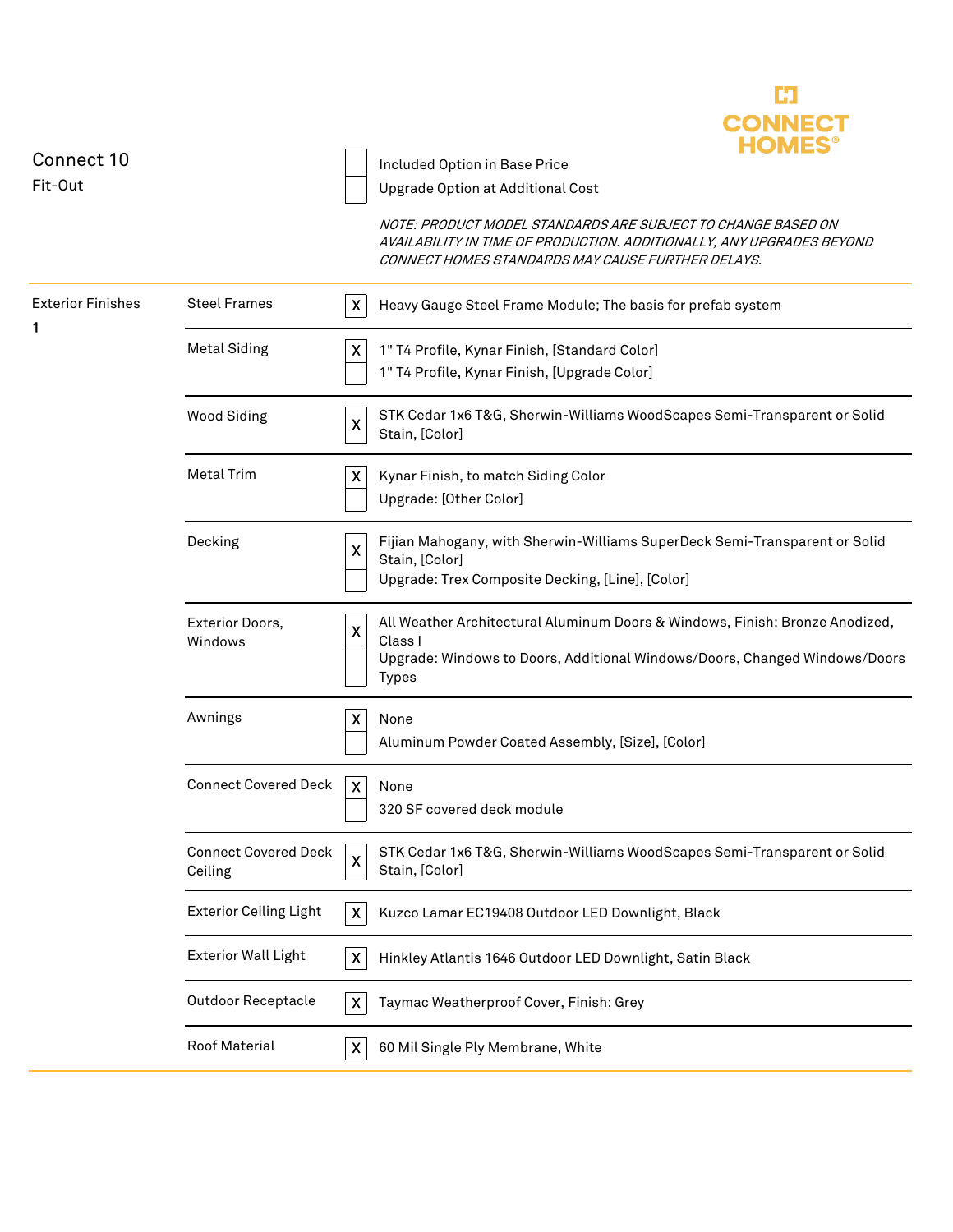

| Connect 10<br>Fit-Out                    |                            |                           | Included Option in Base Price<br>Upgrade Option at Additional Cost<br>NOTE: PRODUCT MODEL STANDARDS ARE SUBJECT TO CHANGE BASED ON<br>AVAILABILITY IN TIME OF PRODUCTION. ADDITIONALLY, ANY UPGRADES BEYOND<br>CONNECT HOMES STANDARDS MAY CAUSE FURTHER DELAYS. |
|------------------------------------------|----------------------------|---------------------------|------------------------------------------------------------------------------------------------------------------------------------------------------------------------------------------------------------------------------------------------------------------|
| <b>Interior Finishes</b><br>$\mathbf{2}$ | <b>Ceiling Heights</b>     | X.                        | 8' - 5 3/4" (1st Floor), 8' - 2 3/4" (2nd Floor)<br>Upgrade: 8' - 11 3/4" (1st Floor), 8' - 5 3/4" (2nd Floor)                                                                                                                                                   |
|                                          | Flooring                   | $\boldsymbol{\mathsf{X}}$ | Reward Flooring, Costa or Crown Collection, [Finish]                                                                                                                                                                                                             |
|                                          | <b>Wall Paint Cover</b>    | X                         | Sherwin-Williams, Pure White SW 7005<br>Upgrade: [Other Color]                                                                                                                                                                                                   |
|                                          | <b>Interior Door Lever</b> |                           | Omnia, Brushed Stainless Steel                                                                                                                                                                                                                                   |
|                                          | Recessed Lighting          | $\mathsf{x}$              | Recessed LED, White Trim, White Baffle                                                                                                                                                                                                                           |
|                                          | Dimmers                    | $\boldsymbol{\mathsf{X}}$ | Lutron Caseta WiFi dimmers at Living, Dining, and Kitchen; Standard switches in<br>all other rooms                                                                                                                                                               |
|                                          | Outlets, Data Jacks        | $\boldsymbol{\mathsf{x}}$ | Leviton Decora Series, White                                                                                                                                                                                                                                     |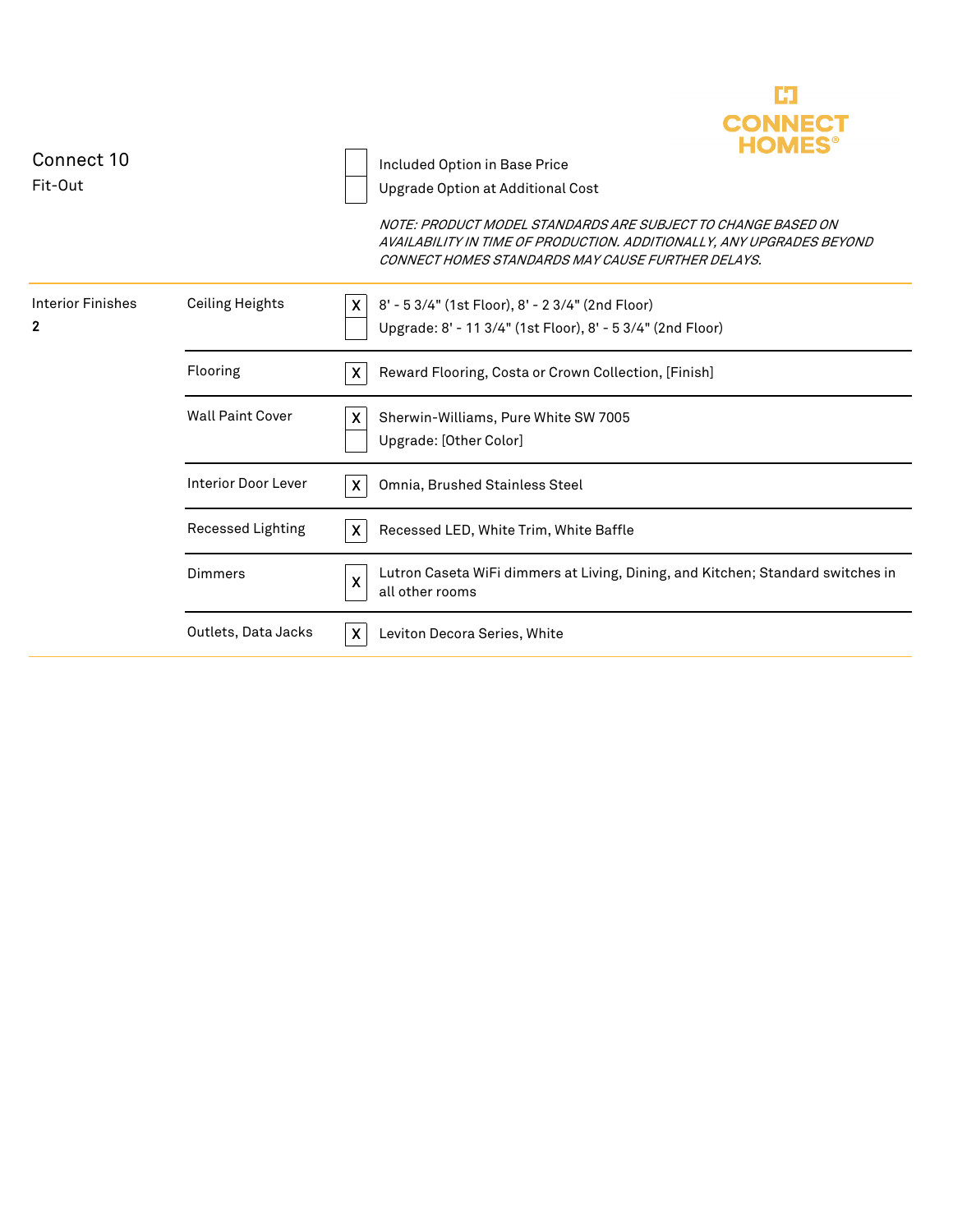

| Connect 10   |                                            | Included Option in Base Price                                                                                              |
|--------------|--------------------------------------------|----------------------------------------------------------------------------------------------------------------------------|
| Fit-Out      |                                            | Upgrade Option at Additional Cost<br>NOTE: PRODUCT MODEL STANDARDS ARE SUBJECT TO CHANGE BASED ON                          |
|              |                                            | AVAILABILITY IN TIME OF PRODUCTION. ADDITIONALLY, ANY UPGRADES BEYOND<br>CONNECT HOMES STANDARDS MAY CAUSE FURTHER DELAYS. |
| Kitchen      | Countertops                                | X<br>Caesarstone, Group A: [Color]                                                                                         |
| 3            |                                            | Upgrade: [Other Group]                                                                                                     |
|              | Backsplash                                 | Daltile Linear 2x8, Stacked Bond, Vertical, Finish:<br>X<br>Upgrade: Daltile Classic 2x8, Stacked Bond, Vertical, Finish:  |
|              | Casework                                   | IKEA Sektion, Häggeby White Fronts, Billsbro Handles<br>X<br>Upgrade: [Other IKEA Fronts]                                  |
|              | Range                                      | X<br>KitchenAid Pro Series 30" 5-Burner Gas Range, Stainless Steel (KSGG700ESS)<br>Upgrade: [Other Model]                  |
|              | Refrigerator                               | X<br>KitchenAid Pro Series 20cu/ft, Stainless Steel (KRFC300ESS or current)<br>Upgrade: [Other Make, Model]                |
|              | <b>Hood Vent</b>                           | X<br>IKEA Utdragbar Under Cabinet 30-inch Hood Extractor<br>Upgrade: [Other Make, Model]                                   |
|              | Dishwasher                                 | X<br>KitchenAid Pro Series 46 dBA, Stainless Steel (KDTE104ESS or current)<br>Upgrade: [Other Make, Model]                 |
|              | Garbage Disposal                           | $\boldsymbol{\mathsf{X}}$<br>InSinkErator Evolution Compact with Air Switch                                                |
|              | Kitchen Sink                               | Kraus 30" Undermount Sink, Stainless Steel (KHU100-30)<br>X<br>Upgrade: [Other Make, Finish]                               |
|              | Faucet                                     | $\boldsymbol{\mathsf{X}}$<br>Grohe Concetto Single-Handle Kitchen Faucet (#31453001), Chrome                               |
|              | Kitchen Island                             | Kitchen Island Knee Wall Finish: Painted Drywall<br>X<br>Upgrade: Wood Flooring Finish                                     |
| Living<br>4  | Pendant Lighting at<br>Double Height Space | $\boldsymbol{\mathsf{X}}$<br>West Elm Sculptural Glass Pebble Pendant - Large<br>Other: [Client provided, installed]       |
| Closets<br>5 | Entry                                      | IKEA Pax Wardrobe: Forsand White<br>X<br>IKEA Pax Wardrobe: [Other Finish]                                                 |
|              | Bedrooms                                   | IKEA Pax Wardrobe: Forsand White<br>X<br>IKEA Pax Wardrobe: [Other Finish]                                                 |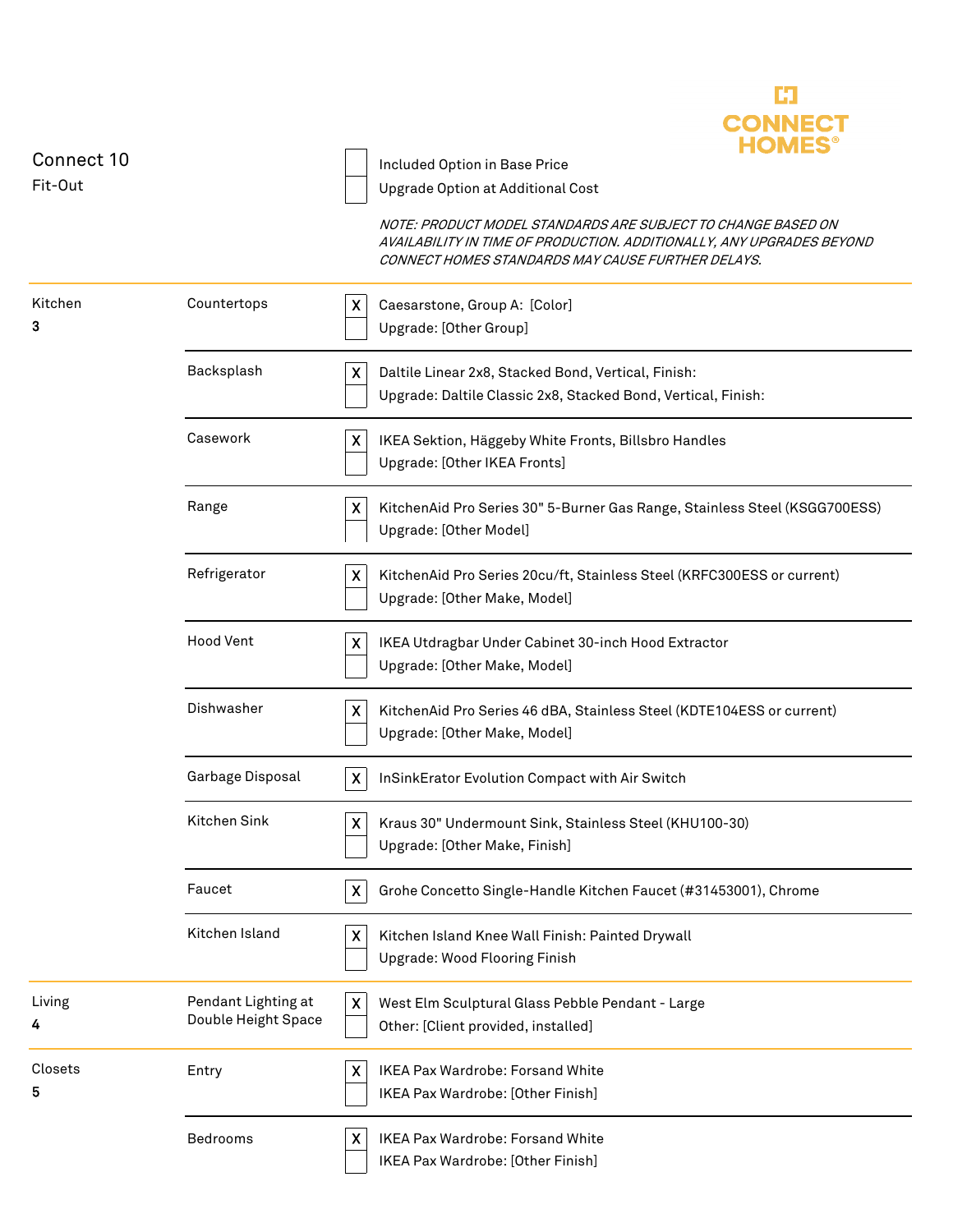

| Connect 10               |                         | I IVILJ                                                                                                                                                                                                             |  |  |
|--------------------------|-------------------------|---------------------------------------------------------------------------------------------------------------------------------------------------------------------------------------------------------------------|--|--|
| Fit-Out                  |                         | Included Option in Base Price                                                                                                                                                                                       |  |  |
|                          |                         | Upgrade Option at Additional Cost                                                                                                                                                                                   |  |  |
|                          |                         | NOTE: PRODUCT MODEL STANDARDS ARE SUBJECT TO CHANGE BASED ON<br>AVAILABILITY IN TIME OF PRODUCTION. ADDITIONALLY, ANY UPGRADES BEYOND<br>CONNECT HOMES STANDARDS MAY CAUSE FURTHER DELAYS.                          |  |  |
| Bathroom 01 (lev 1)<br>6 | Sink & Vanity           | IKEA Odensvik 24 3/4" Single Sink with Godmorgon 23 5/8" Two-Drawer Vanity,<br>X<br>High Gloss White<br>Upgrade: [Other Size, Finish]                                                                               |  |  |
|                          |                         |                                                                                                                                                                                                                     |  |  |
|                          | <b>Sink Faucet</b>      | X<br>Grohe Concetto Single-Handle Bathroom Faucet, S-Size, Chrome (#3427000A)<br>Upgrade: [Other Model]                                                                                                             |  |  |
|                          | <b>Mirrored Cabinet</b> | X<br>IKEA Storjorm 2-Door 23-5/8" Mirror Cabinet with Built in Vanity Lights<br>Upgrade: Robern M-Series Medicine Cabinet [Model, Size] with Artemide Basic<br>Bath Strip Light [Size]                              |  |  |
|                          | Dual Flush Toilet       | X<br>Eago TB351, White<br>Upgrade: Duravit Starck 3 Wall-Mounted Toilet (222509 or current)                                                                                                                         |  |  |
|                          | Shower Set              | Relexa Plus 65 Shower Head 1 Spray w/ Tubular Shower Arm & Concetto Pressure<br>Χ<br>Balance Valve Trimset, Starlight Chrome<br><b>Upgrade: Other Model</b>                                                         |  |  |
|                          | Shower Rod              | IKEA Hornen Shower Curtain Rod, 47"-79", Chrome<br>$\pmb{\mathsf{X}}$                                                                                                                                               |  |  |
|                          | <b>Towel Bar</b>        | $\pmb{\mathsf{X}}$<br>Grohe Essentials 18" Towel Rail, Chrome (40688001)                                                                                                                                            |  |  |
|                          | <b>Tissue Holder</b>    | $\boldsymbol{\mathsf{X}}$<br>Nameek's Toilet Paper Holder, Chrome (NCB67)                                                                                                                                           |  |  |
|                          | Floor Tile              | X Daltile Portfolio, 12x24, Running Bond (1/3 staggered), Matte [Color]<br>Daltile Formula, 12x24, Running Bond (1/3 staggered), Matte [Color]                                                                      |  |  |
|                          | Shower Floor Tile       | Daltile Portfolio, 12x24, Running Bond (1/3 staggered), Matte [Color]<br>$\pmb{\mathsf{X}}$<br>Daltile Formula, 12x24, Running Bond (1/3 staggered), Matte [Color]                                                  |  |  |
|                          | Shower Wall Tile        | $\pmb{\mathsf{X}}$<br>Daltile Linear 4x12, Running Bond, Horizontal, Finish:<br>Upgrade: Daltile Linear 4x12, Running Bond, Horizontal, Finish:<br>Upgrade: Daltile Classic 4x12, Running Bond, Horizontal, Finish: |  |  |
|                          | Bath Fan                | Broan (or equal) Recessed, White Trim<br>X                                                                                                                                                                          |  |  |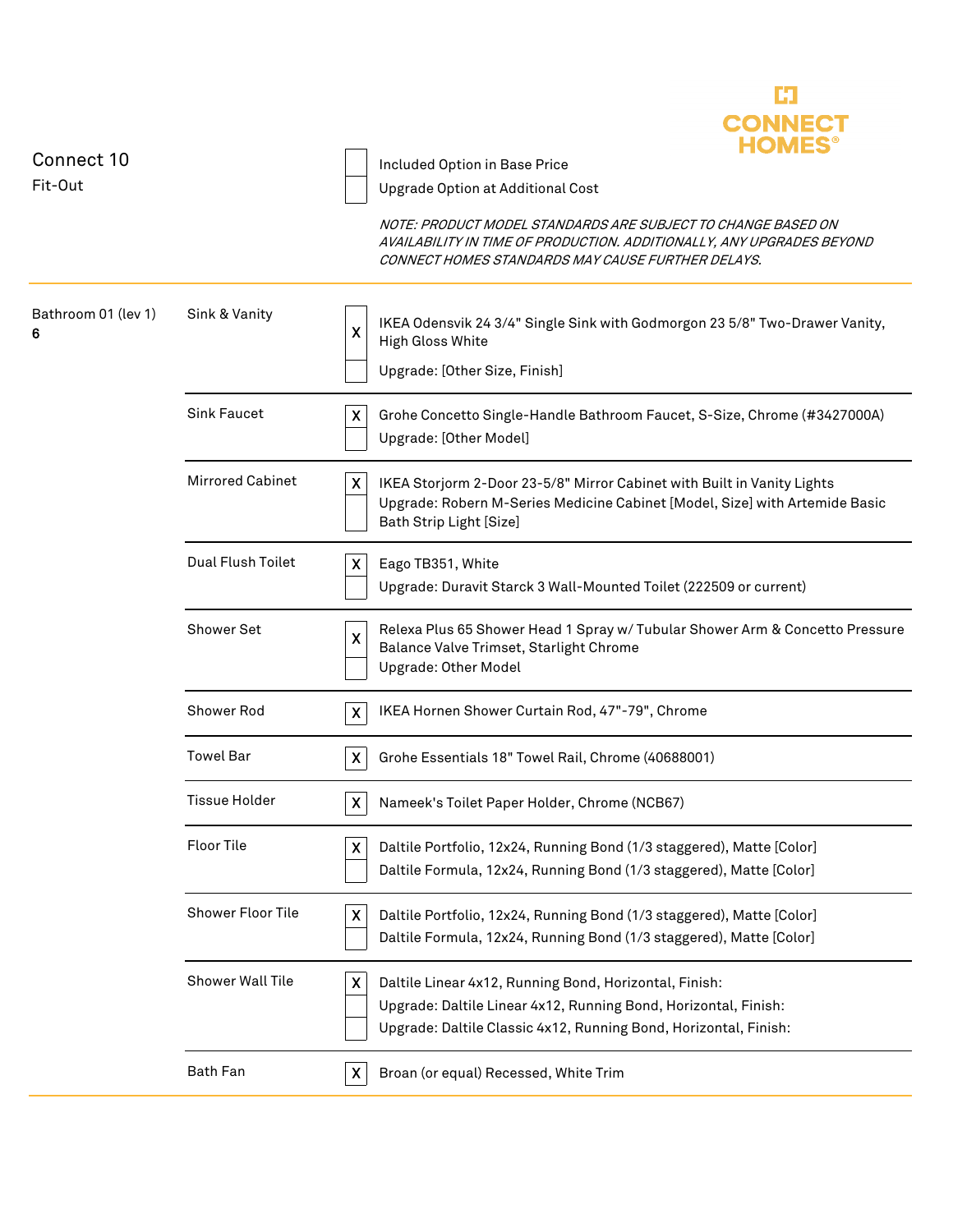

| Connect 10<br>Fit-Out    |                          | Included Option in Base Price<br>Upgrade Option at Additional Cost                                                                                                                                                  |
|--------------------------|--------------------------|---------------------------------------------------------------------------------------------------------------------------------------------------------------------------------------------------------------------|
|                          |                          | NOTE: PRODUCT MODEL STANDARDS ARE SUBJECT TO CHANGE BASED ON<br>AVAILABILITY IN TIME OF PRODUCTION. ADDITIONALLY, ANY UPGRADES BEYOND<br>CONNECT HOMES STANDARDS MAY CAUSE FURTHER DELAYS.                          |
| Bathroom 02 (lev 2)<br>7 | Sink & Vanity            | IKEA Odensvik 32 5/8" Single Sink, with Godmorgon 31 1/2" Two-Drawer Vanity,<br>X<br>High Gloss White<br>Upgrade: [Other Size, Finish]                                                                              |
|                          | <b>Sink Faucet</b>       | X<br>Grohe Concetto Single-Handle Bathroom Faucet, S-Size, Chrome (#3427000A)<br>Upgrade: [Other Model]                                                                                                             |
|                          | <b>Mirrored Cabinet</b>  | $\boldsymbol{\mathsf{X}}$<br>IKEA Storjorm 2-Door 31-1/2" Mirror Cabinet with Built in Vanity Lights<br>Upgrade: Robern M-Series Medicine Cabinet [Model, Size] with Artemide Basic<br>Bath Strip Light [Size]      |
|                          | Dual Flush Toilet        | X<br>Eago TB351, White<br>Upgrade: Duravit Starck 3 Wall-Mounted Toilet (222509 or current)                                                                                                                         |
|                          | Bathtub                  | $\boldsymbol{\mathsf{X}}$<br>Mirabelle Sitka 60"x32", White                                                                                                                                                         |
|                          | Shower Set               | Relexa Plus 65 Shower Head 1 Spray w/ Tubular Shower Arm & Concetto Pressure<br>$\boldsymbol{\mathsf{x}}$<br>Balance Valve Trimset, Starlight Chrome<br><b>Upgrade: Other Model</b>                                 |
|                          | <b>Tub Spout</b>         | Grohe Concetto Bath Spout, Chrome (#13275001)<br>X<br>Upgrade: [Other]                                                                                                                                              |
|                          | Shower Rod               | IKEA Hornen Shower Curtain Rod, 47"-79", Chrome<br>X                                                                                                                                                                |
|                          | <b>Towel Bar</b>         | Grohe Essentials 18" Towel Rail, Chrome (40688001)<br>X                                                                                                                                                             |
|                          | <b>Tissue Holder</b>     | Nameek's Toilet Paper Holder, Chrome (NCB67)<br>X                                                                                                                                                                   |
|                          | <b>Floor Tile</b>        | $\pmb{\mathsf{X}}$<br>Daltile Portfolio, 12x24, Running Bond (1/3 staggered), Matte [Color]<br>Daltile Formula, 12x24, Running Bond (1/3 staggered), Matte [Color]                                                  |
|                          | <b>Bathtub Wall Tile</b> | $\pmb{\mathsf{X}}$<br>Daltile Linear 4x12, Running Bond, Horizontal, Finish:<br>Upgrade: Daltile Linear 4x12, Running Bond, Horizontal, Finish:<br>Upgrade: Daltile Classic 4x12, Running Bond, Horizontal, Finish: |
|                          | <b>Bath Fan</b>          | X<br>Broan (or equal) Recessed, White Trim                                                                                                                                                                          |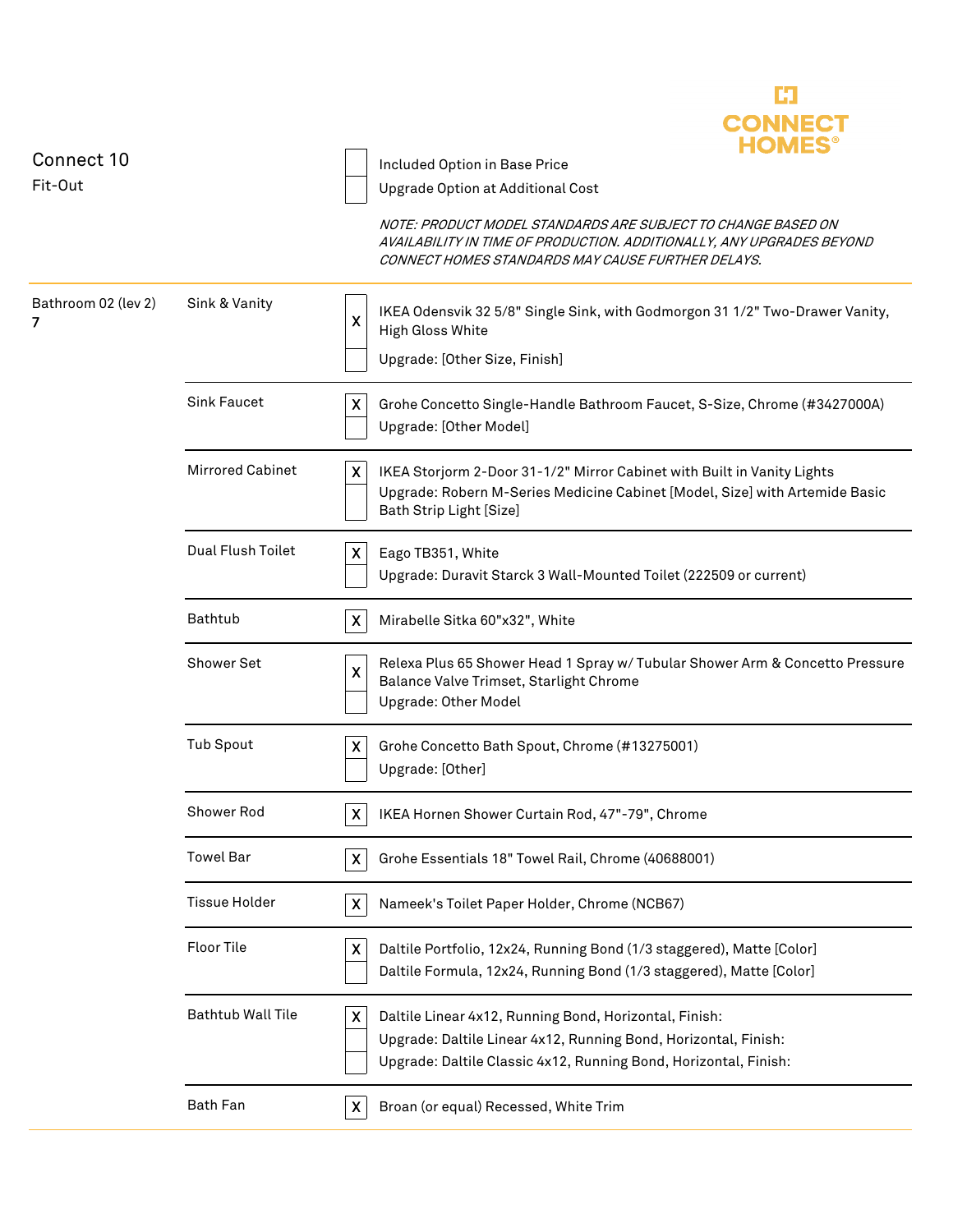

| Connect 10<br>Fit-Out |                          | Included Option in Base Price<br>Upgrade Option at Additional Cost<br>NOTE: PRODUCT MODEL STANDARDS ARE SUBJECT TO CHANGE BASED ON<br>AVAILABILITY IN TIME OF PRODUCTION. ADDITIONALLY, ANY UPGRADES BEYOND         |
|-----------------------|--------------------------|---------------------------------------------------------------------------------------------------------------------------------------------------------------------------------------------------------------------|
|                       |                          | CONNECT HOMES STANDARDS MAY CAUSE FURTHER DELAYS.                                                                                                                                                                   |
| Primary Bathroom<br>8 | Sink & Vanity            | IKEA Odensvik 56 1/4" Double Sink, with Godmorgon 55 1/8" Four-Drawer Vanity,<br>$\pmb{\mathsf{X}}$<br>High Gloss White<br>Upgrade: [Other Size, Finish]                                                            |
|                       | <b>Sink Faucet</b>       | X<br>Grohe Concetto Single-Handle Bathroom Faucet, S-Size, Chrome (#3427000A)<br>Upgrade: [Other Model]                                                                                                             |
|                       | <b>Mirrored Cabinet</b>  | X<br>(2) IKEA Storjorm 2-Door 23-5/8" Mirror Cabinet with Built in Vanity Lights<br>Upgrade: Robern M-Series Medicine Cabinet [Model, Size] with Artemide Basic<br>Bath Strip Light [Size]                          |
|                       | Dual Flush Toilet        | Eago TB351, White<br>X<br>Upgrade: Duravit Starck 3 Wall-Mounted Toilet (222509 or current)                                                                                                                         |
|                       | <b>Bathtub</b>           | X<br>Duravit Architec 66"x32", White                                                                                                                                                                                |
|                       | <b>Shower Set</b>        | Relexa Plus 65 Shower Head 1 Spray w/ Tubular Shower Arm & Concetto Pressure<br>X<br>Balance Valve Trimset, Starlight Chrome<br><b>Upgrade: Other Model</b>                                                         |
|                       | <b>Tub Spout</b>         | Grohe Concetto Bath Spout, Chrome (#13275001)<br>X<br>Upgrade: [Other]                                                                                                                                              |
|                       | Shower Rod               | IKEA Hornen Shower Curtain Rod, 47"-79", Chrome<br>X                                                                                                                                                                |
|                       | <b>Towel Bar</b>         | Grohe Essentials 18" Towel Rail, Chrome (40688001)<br>X.                                                                                                                                                            |
|                       | <b>Tissue Holder</b>     | Nameek's Toilet Paper Holder, Chrome (NCB67)<br>X                                                                                                                                                                   |
|                       | Floor Tile               | Daltile Portfolio, 12x24, Running Bond (1/3 staggered), Matte [Color]<br>X<br>Daltile Formula, 12x24, Running Bond (1/3 staggered), Matte [Color]                                                                   |
|                       | Shower Floor Tile        | Daltile Portfolio, 12x24, Running Bond (1/3 staggered), Matte [Color]<br>X<br>Daltile Formula, 12x24, Running Bond (1/3 staggered), Matte [Color]                                                                   |
|                       | <b>Bathtub Wall Tile</b> | $\pmb{\mathsf{X}}$<br>Daltile Linear 4x12, Running Bond, Horizontal, Finish:<br>Upgrade: Daltile Linear 4x12, Running Bond, Horizontal, Finish:<br>Upgrade: Daltile Classic 4x12, Running Bond, Horizontal, Finish: |